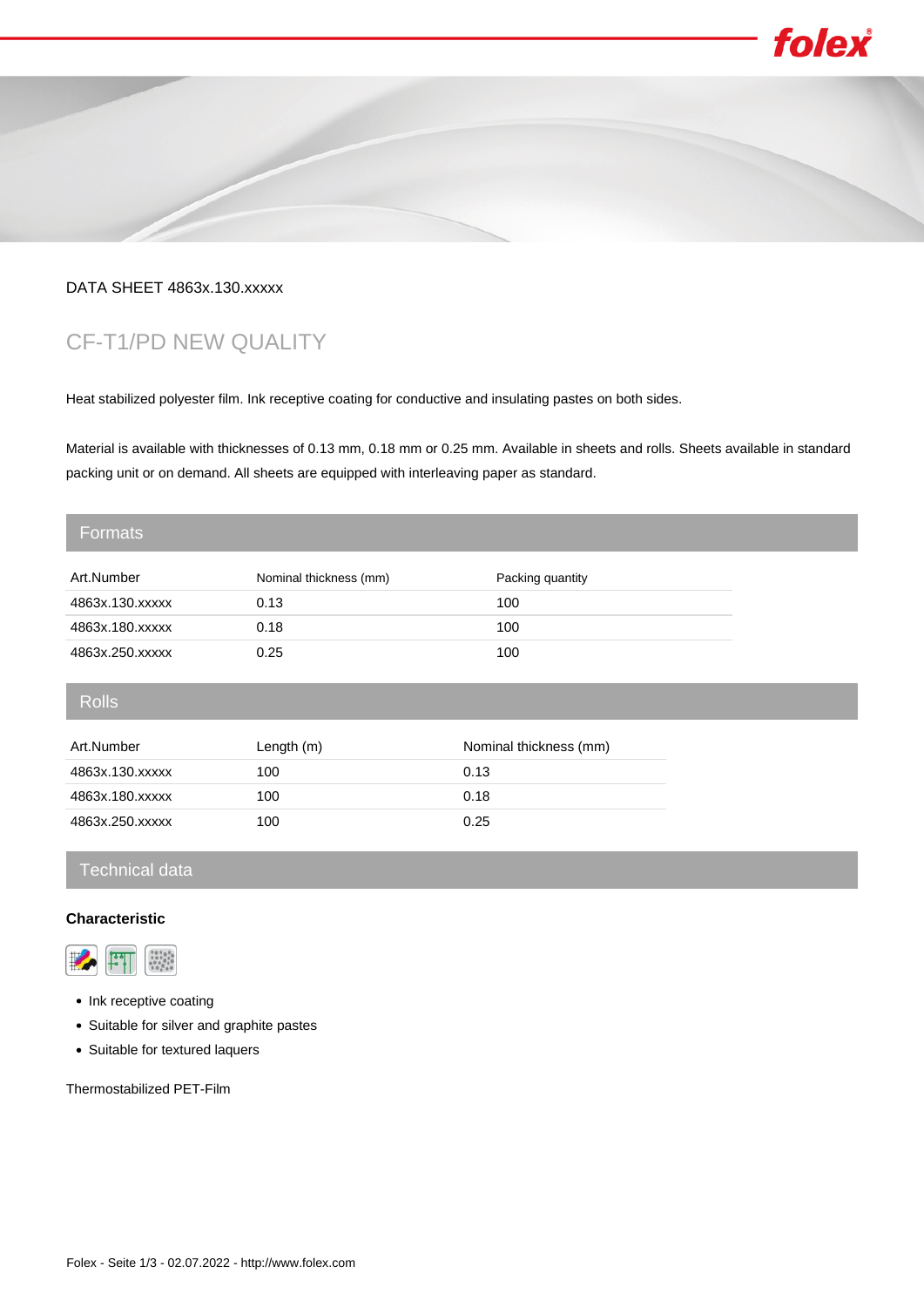



#### **Specifications**

| Nominal thickness (mil) | 5.2       |
|-------------------------|-----------|
| Nominal thickness (mm)  | 0.13      |
| <b>Base Material</b>    | Polyester |
| Packing quantity        | 100       |

#### **Product Applications**

#### **Storage**

- Once packaging is opened, store at a room temperature of 15 25°C and at a humidity of 30 60 %
- Shelf life 1 year after delivery (under recommended storage conditions)

### **Properties**

| Property                         | <b>Test Method</b>                  | Value              |
|----------------------------------|-------------------------------------|--------------------|
| Optical                          |                                     |                    |
| Haze                             | <b>ASTM D1003-77</b>                | $< 1\%$            |
| Total luminous transmission      | <b>ASTM D1003-77</b>                | >90%               |
| Mechanical                       |                                     |                    |
| Embossing                        | Folex method                        | possible           |
| Tensile strength at break        | ASTM D 882                          | 170 $N/mm2$        |
| Switch life                      | Folex method according to DIN 42115 | > 5 Mio. flexes    |
| Chemical                         |                                     |                    |
| Chemical stability               | Folex method                        | partly resistant   |
| Electrical                       |                                     |                    |
| Dielectric strength <sup>1</sup> | <b>ASTM D149-81</b>                 | 120 kV/mm (125 µm) |
| Dielectric constant <sup>1</sup> | ASTM D150, 1 kHz                    | 3,25 (23my)        |
| Surface resistivity              | <b>ASTM D257-83</b>                 | $10^{13}$ Ohm/sq.  |
| <b>Thermal</b>                   |                                     |                    |
| Shrinkage TD                     | 130°C 30 min Folex method           | < 0.3%             |
| Shrinkage MD                     | 130°C 30 min Folex method           | < 0.2%             |
| Maximum processing temperature   |                                     | $120^{\circ}$ C    |
| Melting temperature <sup>1</sup> | <b>ASTM E794-85</b>                 | $255^{\circ}$ C    |
| Surface                          |                                     |                    |
| Roughness Ra                     | EN ISO 4287, ASME B46.1             | $0,2 - 0,4$ µm     |
| Scratch resistance               | Folex method                        | partly resistant   |
| Surface tension front side       | DIN 53364, ASTM D2578               | 38 - 41 mN/m       |
| Surface tension reverse side     | DIN 53364, ASTM D2578               | 38 - 41 mN/m       |